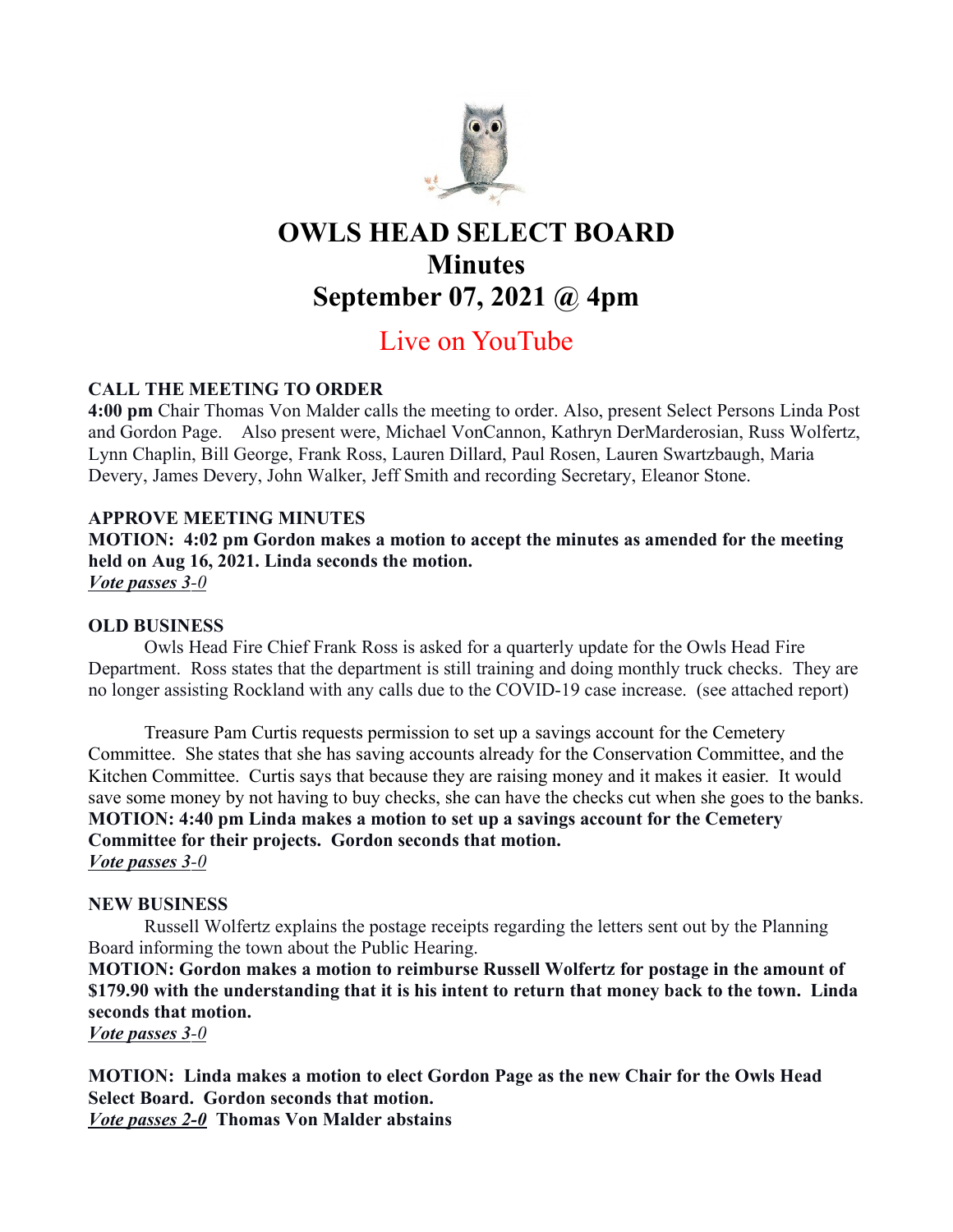MOTION: Linda makes a motion to approve and sign the General Assistance Ordinance for 2021-2022. Thomas Von Malder seconds that motion. *Vote passes*  $3-0$ 

MOTION: Linda makes a motion to approve the committee members presented by Town Clerk Susan Wilson with the exception of one, pending a discussion with Sherry Stanley about the mask mandate. She will be added to the agenda for the next Select Board meeting. Vote passes 2-0 Thomas Von Malder abstains

MOTION: Linda makes a motion to approve a refund to James Shaw in the amount of \$67.30 for an overpayment when paying his excise tax. Thomas Von Malder seconds that motion. Vote passes 3-0

## MOTION: Linda makes a motion to approve the expenditure of \$100 for services rendered as moderator at the annual town meeting held on Aug 30, 2021 to Mike Mayo. Thomas Von Malder seconds that motion.

#### Vote passes 3-0

Katheryn Dermarderosian, Chair for the Conservation Committee informs the Select Board about a piece of property adjacent the Plaisted Preserve that has recently gone on the market. Any development on Map 11-037-001 would really impose negatively on the preserve, she says. She adds that the land has a significant amount of wetland which makes it valuable to the preserve. The sellers of the property approached the committee about selling but have put it on the market as a secondary choice. There is much interest in the property for people looking to purchase in Owls Head. The owners are not in a place to donate but would like to give the committee first refusal. The purchase of this property would not cost the town any money, rather the monies would come from grants, and donations.

The Conservation Committee would like permission from the Select Board to go forward with the project gaining funds. With Select Board approval, the sellers would take the property off the market for one month. The committee would offer the sellers, \$120,000.

# MOTION: Thomas Von Malder gives permission for the Conservation Committee to proceed with the potential purchase of the property adjacent Plaisted Preserve. Linda seconds that motion.

#### Vote passes 3-0

Resident Lynn Chaplin asks what the percentage is of non-taxable property's in Owls Head at this time. Budget member Bill George say that it is approximately 30% but would like to defer this discussion until Budget Chair, Bob Hirsch can clarify. Chair Gordon Page asks that the town assessor, Amy Dunn be invited to the next Select Board meeting with those figures.

A FOAA was received at the town office on 09-03-2021. Secretary Eleanor Stone would like guidance regarding the request. Chair Gordon Page states that this FOAA is a duplicate of an FOAA that was completed not too long ago regarding the Airport. An acknowledgement of the letter was given on September 20, 2021 with advice from the Attorney Ben McCall.

Currently the office is down by one team member due to a medical problem. Select Person Linda Post recommends hiring someone to do the current FOAA. Chair Gordon Page states that it is his opinion that little to none of the request has to do with the town but more through the County.